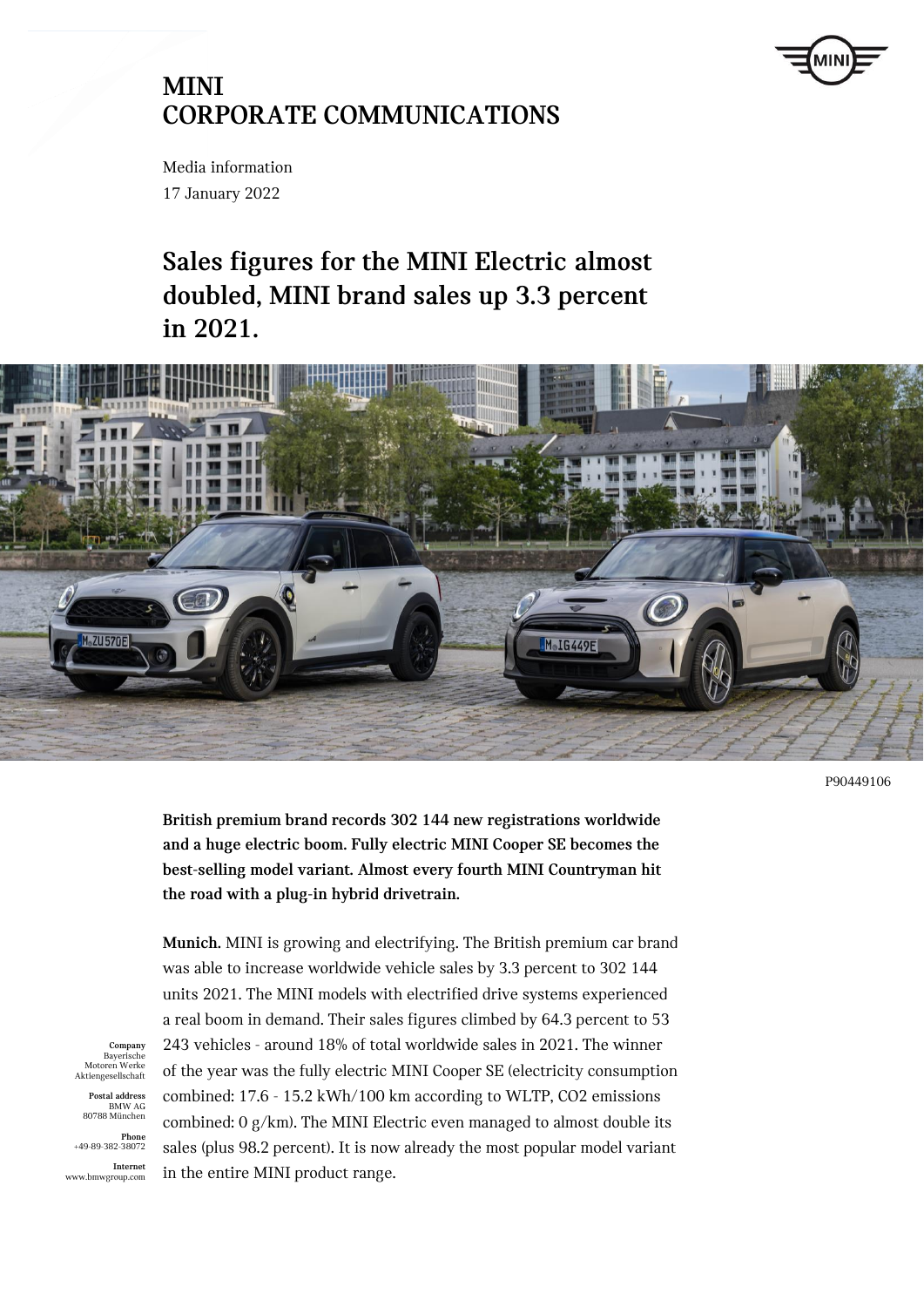

Media information

Date 17 January 2022

Topic Sales figures for the MINI Electric almost doubled, MINI brand sales up 3.3 percent in 2021.

Page 2

34 851 units of the MINI Cooper SE were sold worldwide last year. This means that every third customer of a MINI 3-door opted for locally emission-free driving fun. In addition, 18 392 units of the MINI Cooper SE Countryman ALL4 were sold (fuel consumption combined: 2.0 - 1.7 l/100 km, electricity consumption combined: 14.0 - 13.1 kWh/100 km, CO2 emissions combined: 45 - 40 g/km according to WLTP). The plug-in hybrid model recorded a sales increase of 24.2 percent. Almost every fourth newly registered MINI Countryman hit the road with an electrified drivetrain.

"The excellent overall result and the fact that every tenth new MINI is fully electric show that our strategy for the future is setting the right priorities," says Bernd Körber, Head of the MINI Brand. "The MINI community is growing, and it is moving towards electromobility with great strides."

### **Almost every third new MINI in Germany electrified.**

The world's most important market for the MINI Cooper SE in 2021 was again Germany, where more than 10,000 units of the fully electric model variant were sold. Added to this were 3 473 units of the MINI Cooper SE Countryman ALL4, so that in Germany around 31 percent of all newly registered MINIs in 2021 are electrified.



P90435792

A higher proportion is only achieved in a few countries worldwide, including Norway, where around 96 percent of all new MINIs delivered to customers last year had a purely electric or plug-in hybrid drivetrain. This rate is only surpassed by Iceland. There, exclusively electrified MINI were sold for the first time in 2021. The MINI Cooper SE accounted for 62 percent of sales and the MINI Cooper SE Countryman ALL4 for 38 percent.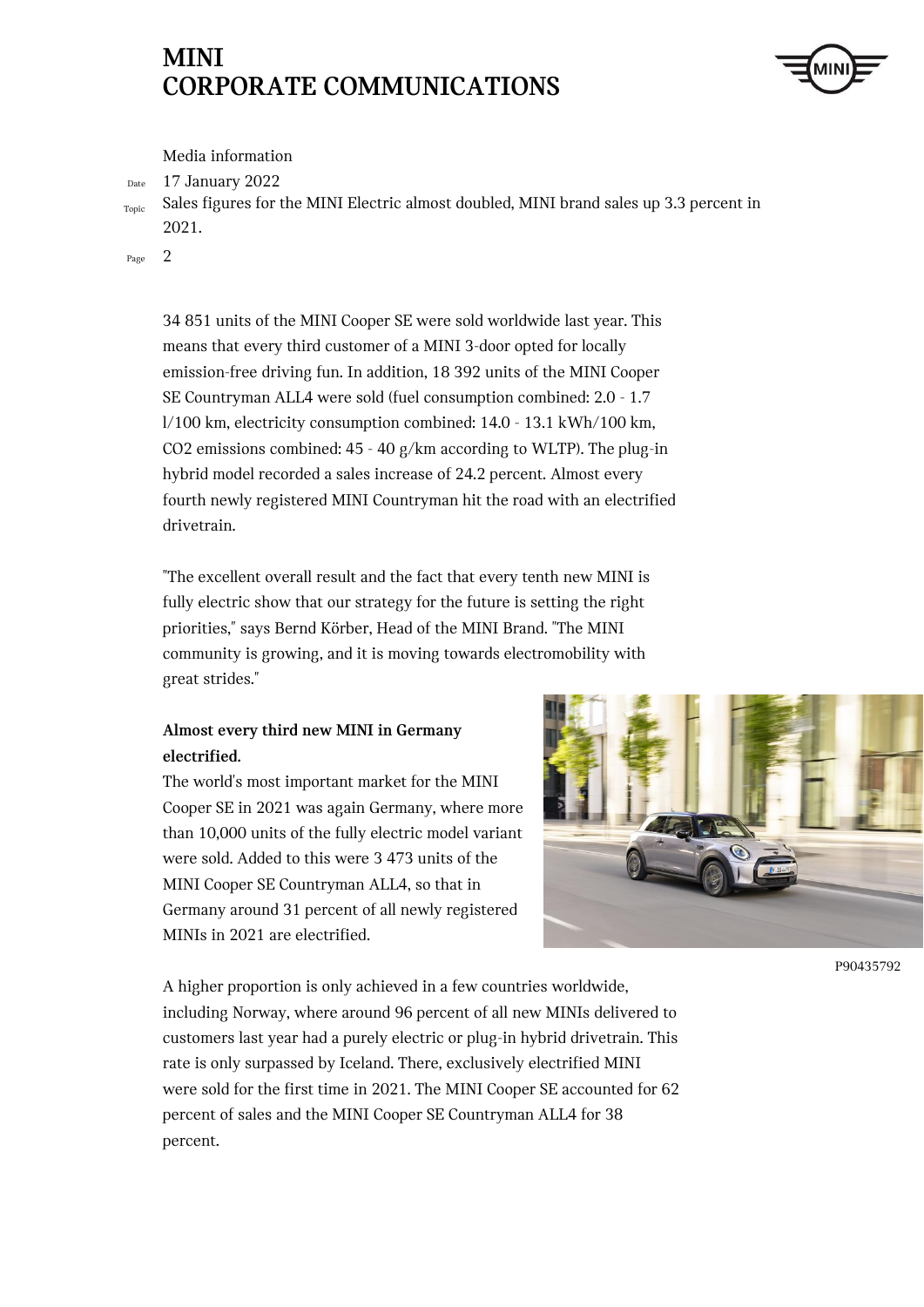

Media information

Date 17 January 2022

Topic Sales figures for the MINI Electric almost doubled, MINI brand sales up 3.3 percent in 2021.

Page 3

### **Record sales for the John Cooper Works brand.**

MINI achieved new records not only in the field of electromobility. The John Cooper Works brand also posted new record sales in 2021. Worldwide, customers chose the top athlete of the respective model series in 21 132 cases. This represents an increase of 2.4 percent compared to the previous year. The enthusiasm for pure racing feeling has an enormously high value in the MINI community. 7.0 percent of all newly registered MINI models in the past year bear the John Cooper Works logo.

Almost 45 percent (9 389 units) of all newly registered top sports cars are based on the MINI 3-door.

The MINI John Cooper Works Countryman (fuel consumption combined: 8.3 - 7.6 l/100 km, CO2 emissions combined: 188 - 173 g/km according to WLTP) accounted for 4 317 new vehicles, the MINI John Cooper Works Clubman (fuel consumption combined: 7.9 - 7.4 l/100 km, CO2 emissions combined: 180 - 168 g/km according to WLTP) accounted for 3 945 units and the MINI John Cooper Works Convertible (fuel consumption combined: 7.4 - 7.1 l/100 km, CO2 emissions combined: 168 - 161 g/km according to WLTP) for 3 481 new registrations.

### **MINI 3-door up 10.1 percent, MINI Convertible particularly popular in Germany.**

Overall, the MINI 3-door led the brand's internal sales statistics again in 2021 with 105,511 new registrations. The premium small car in the classic body variant achieved a sales increase of 10.1 percent. The MINI Countryman increased its sales figures by 6.0 percent to 82 362 units.

Demand for open-air driving fun also developed positively. The number of MINI Convertibles sold worldwide increased to 25 121 units last year. Almost 7 500 of these were delivered in Germany, significantly more than in the brand's British home market (3 580 units), in the USA (3 380 units) or in sunny countries such as France, Spain or Italy.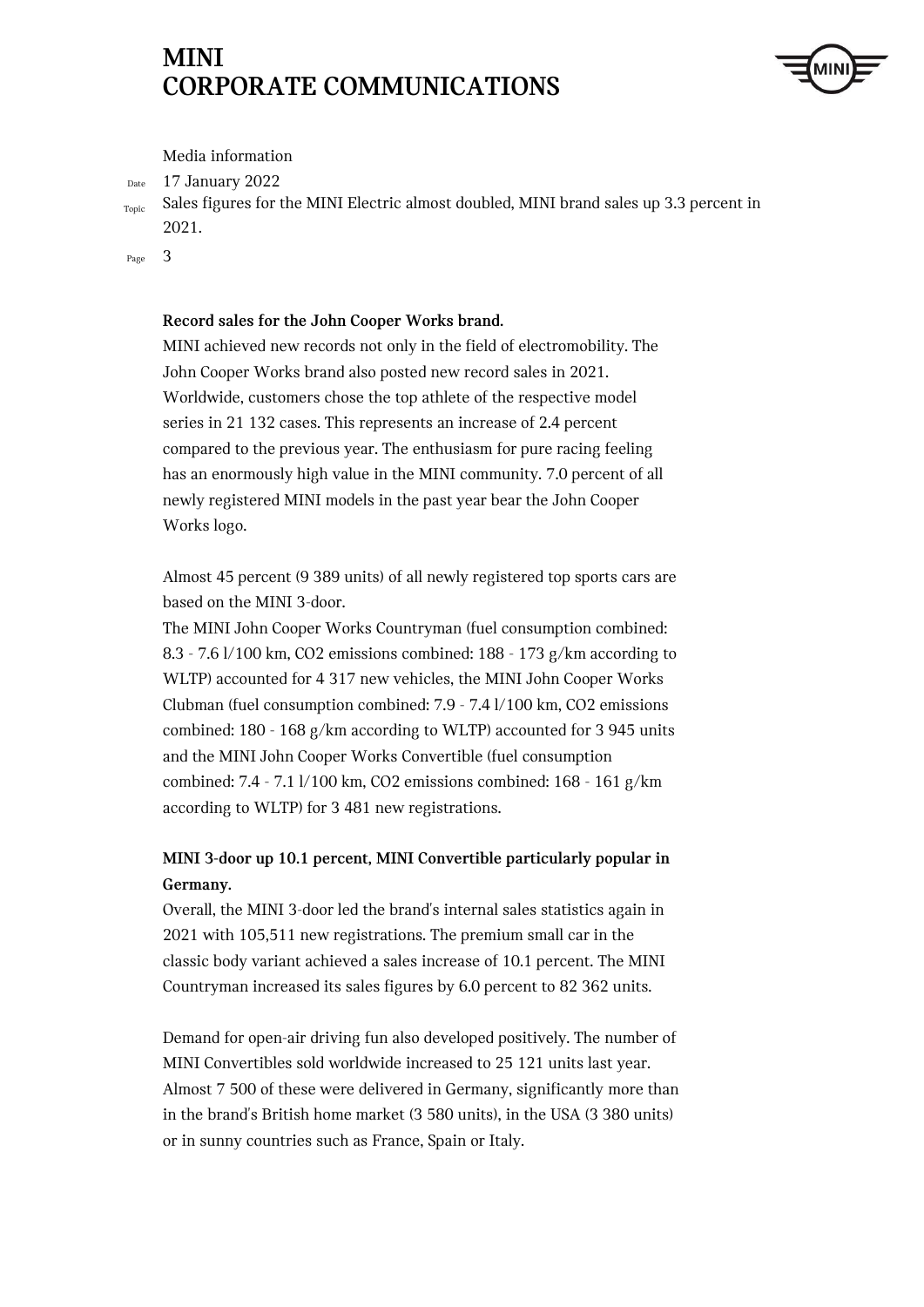

Media information

Date 17 January 2022

Topic Sales figures for the MINI Electric almost doubled, MINI brand sales up 3.3 percent in 2021.

Page 4

**British home also frequent sales market for MINI in 2021.**

Premium automobiles of the MINI brand are now available in 109 countries around the world. Also in 2021, the highest sales figures were recorded in the home country of Great Britain, where 46,211 vehicles of the brand were delivered. The second most important sales market was Germany with another 43,004 units. It was followed by China (30,546 units, up 5.2 percent) and the USA (29,930 units, up 6.3 percent).



P90429116

The growing enthusiasm for driving fun in the style of MINI was a global phenomenon in 2021 as well. Record results and particularly high growth rates were recorded in individual markets in all sales regions. In Europe, Romania in particular stood out with an increase in sales of 28.9 percent, France with an increase of 16.3 percent and Italy with growth of 9.5 percent. In addition, MINI

was able to achieve the highest number of new registrations in Greece, Finland, Poland, Hungary and Malta since the brand was launched in the respective countries.

In Israel, a sales increase of 20.0 percent was achieved in 2021, in Dubai the increase was 27.1 percent and in Morocco even 50.4 percent. Growth in Brazil (up 14.3 percent) and Australia (22.9 percent) was also impressive. MINI also set new sales records in the markets of New Zealand, Thailand, Qatar and the island states of Mauritius and Jamaica.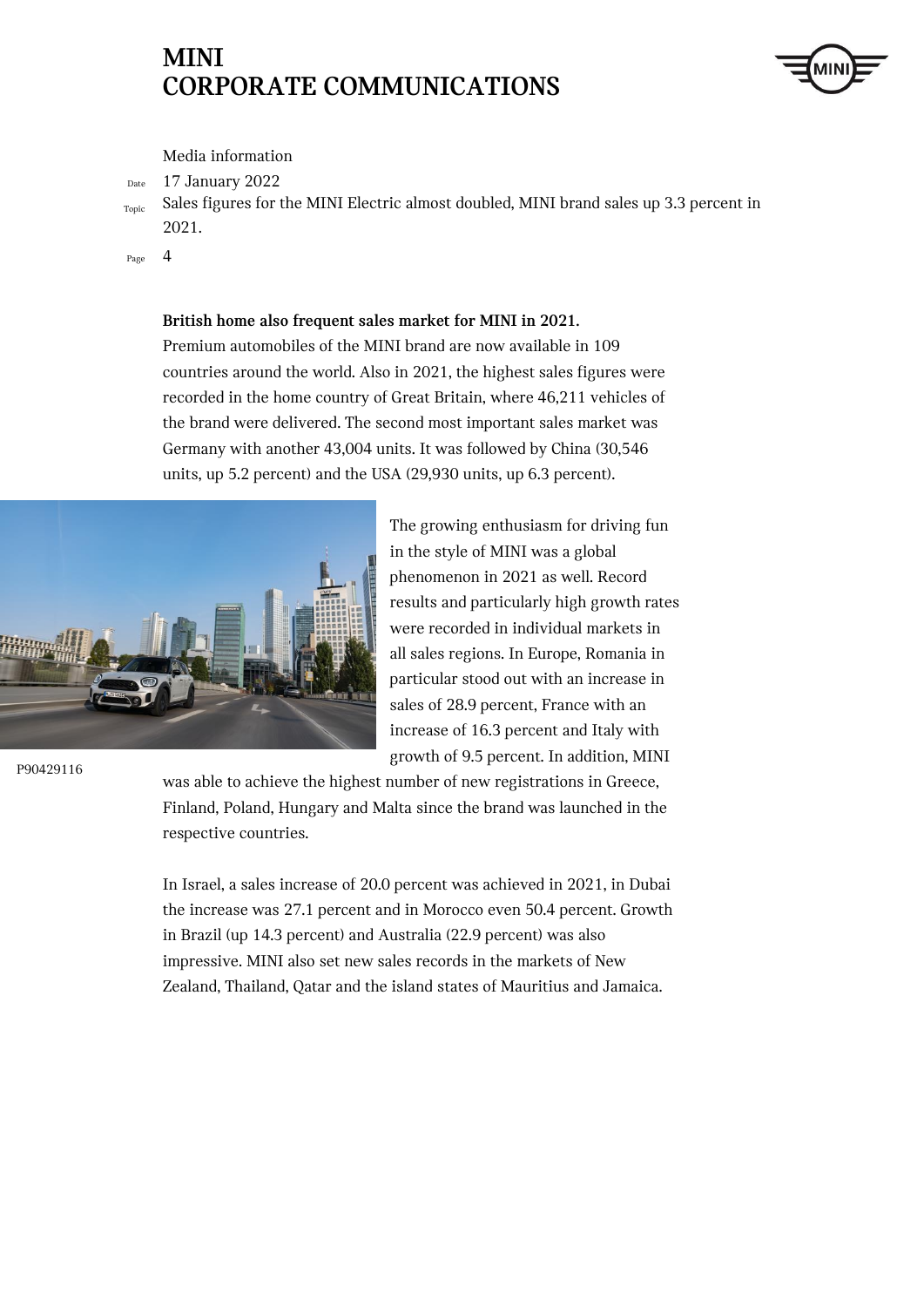

Media information

Date 17 January 2022

Topic Sales figures for the MINI Electric almost doubled, MINI brand sales up 3.3 percent in 2021.

Page 5

Fuel consumption, CO<sub>2</sub> emission figures and power consumption were measured using the methods required according to Regulation VO (EC) 2007/715 as amended. They refer to vehicles on the automotive market in Germany. For ranges, the NEDC figures take into account differences in the selected wheel and tyre size, while the WLTP figures take into account the effects of any optional equipment.

All figures are already calculated on the basis of the new WLTP test cycle. NEDC values listed have been calculated back to the NEDC measurement procedure where applicable. WLTP values are used as a basis for the definition of taxes and other vehicle-related levies that are (also) based on  $CO<sub>2</sub>$  emissions and, where applicable, for the purposes of vehiclespecific subsidies. Further information on the WLTP and NEDC measurement procedures is also available a[t www.bmw.de/wltp](http://www.bmw.de/wltp).

For further details of the official fuel consumption figures and official specific CO<sub>2</sub> emissions of new cars, please refer to the "Manual on the fuel consumption,  $CO<sub>2</sub>$  emissions and power consumption of new cars", available at sales outlets, from Deutsche Automobil Treuhand GmbH (DAT), Hellmuth-Hirth-Str. 1, 73760 Ostfildern-Scharnhausen and at https://www.dat.de/co2/.

In case of queries, please contact:

#### **Corporate Communications**

Julian Kisch, Press Spokesperson Product Communications MINI Tel.: +49-89-382-38072 E-mail[: julian.kisch@mini.com](mailto:julian.kisch@mini.com)

Andreas Lampka, Head of Communications MINI Tel.: +49-89-382-23662 E-mail[: andreas.lampka@mini.com](mailto:andreas.lampka@mini.com)

Jennifer Treiber-Ruckenbrod, Head of Communications MINI and BMW Motorrad Tel.: +49-89-382-35108 E-mail[: jennifer.ruckenbrod@bmwgroup.com](mailto:jennifer.ruckenbrod@bmwgroup.com)